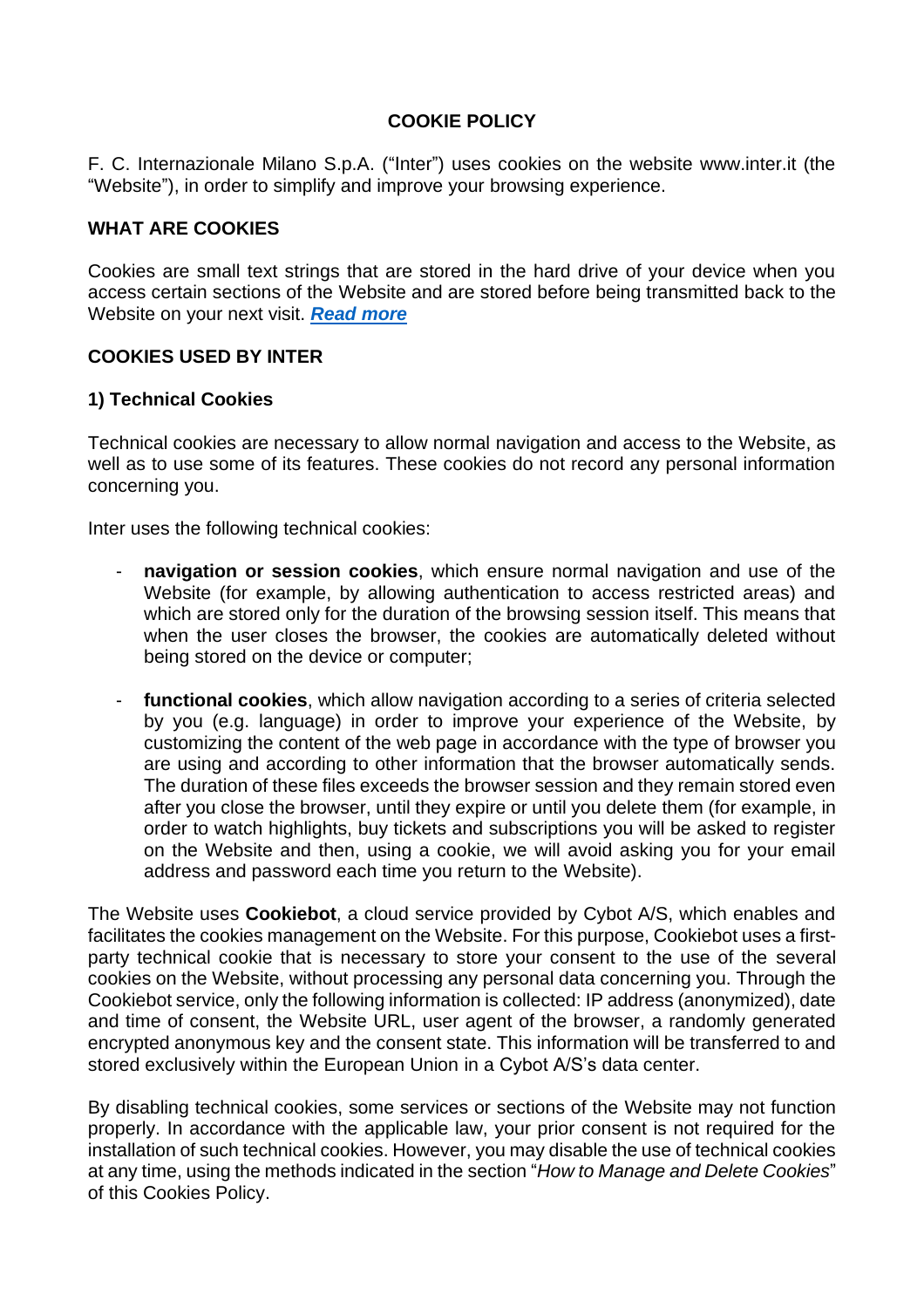### **2) Statistical or analytical cookies**

These are cookies used by the website operators in order to collect information, in aggregate form, about the number of users and how they visit the Website, and thus to draw up general statistics on the service and its use. These cookies do not collect information that identifies a user as all information collected via cookies is aggregated and therefore anonymous.

The Site and its subdomains use the free **Google Analytics** service, i.e. the web analysis service provided by Google INC. (hereinafter, "*Google*") which uses the data collected to track and examine the use of the website, to draw up reports on its functionality and to share them with other Google services. The data collected is used only to obtain information about the most visited pages, the number of visitors, the aggregate data of the visits by operating system or browser, the domain names and browser type of the computers or devices used to connect to the Site, the URI (Uniform Resource Identifier) addresses of the requested resources, the time of the request, the parameters regarding the operating system and the computer environment you use. This information is stored on Google's servers, which regulates the privacy issues. For more information [click here.](https://tools.google.com/dlpage/gaoptout)

The Website uses **Piwik**, which is an open-source web analytics software that uses cookies. The information generated by the cookie about your use of the Website (including your anonymized IP address) will be transmitted to and stored on Piwik's servers in Germany. Piwik will use this information for the purpose of examining the use of the Website and compiling reports about user activity on the Website.

In accordance with the applicable law, your prior consent is not required for the installation of such third-party analytical cookies as long as they do not allow the storage of your personal data (such as your full IP address). You may, however, disable the use of thirdparty analytical cookies at any time by using the add-on available for Chrome, Firefox, Edge and Safari or by following the instructions indicated in the section "*How to Manage and Delete Cookies*" of this Cookie Policy.

# **3) Profiling cookies**

These cookies are used to monitor and create profiles on the user, as well as to know the user's activity and web browsing behaviors, in order to provide advertisements that are relevant to the user's interests. In accordance with the applicable law, user's prior consent is always required for the installation of such profiling cookies.

Inter uses profiling cookies to collect and store information about your interests based on your activity while browsing Inter's websites, as well as to send you advertising messages in accordance with the preferences you have expressed while browsing.

#### **4) Social networks cookies**

These cookies allow you, within certain webpages (e.g. the detail of a news item), to share content from the Website you are visiting on your Facebook home or Twitter timeline.

# **5) Third-party cookies**

Through the Website, cookies may be installed by third party websites and therefore not under Inter's control. These third parties – which are different and separate from Inter – are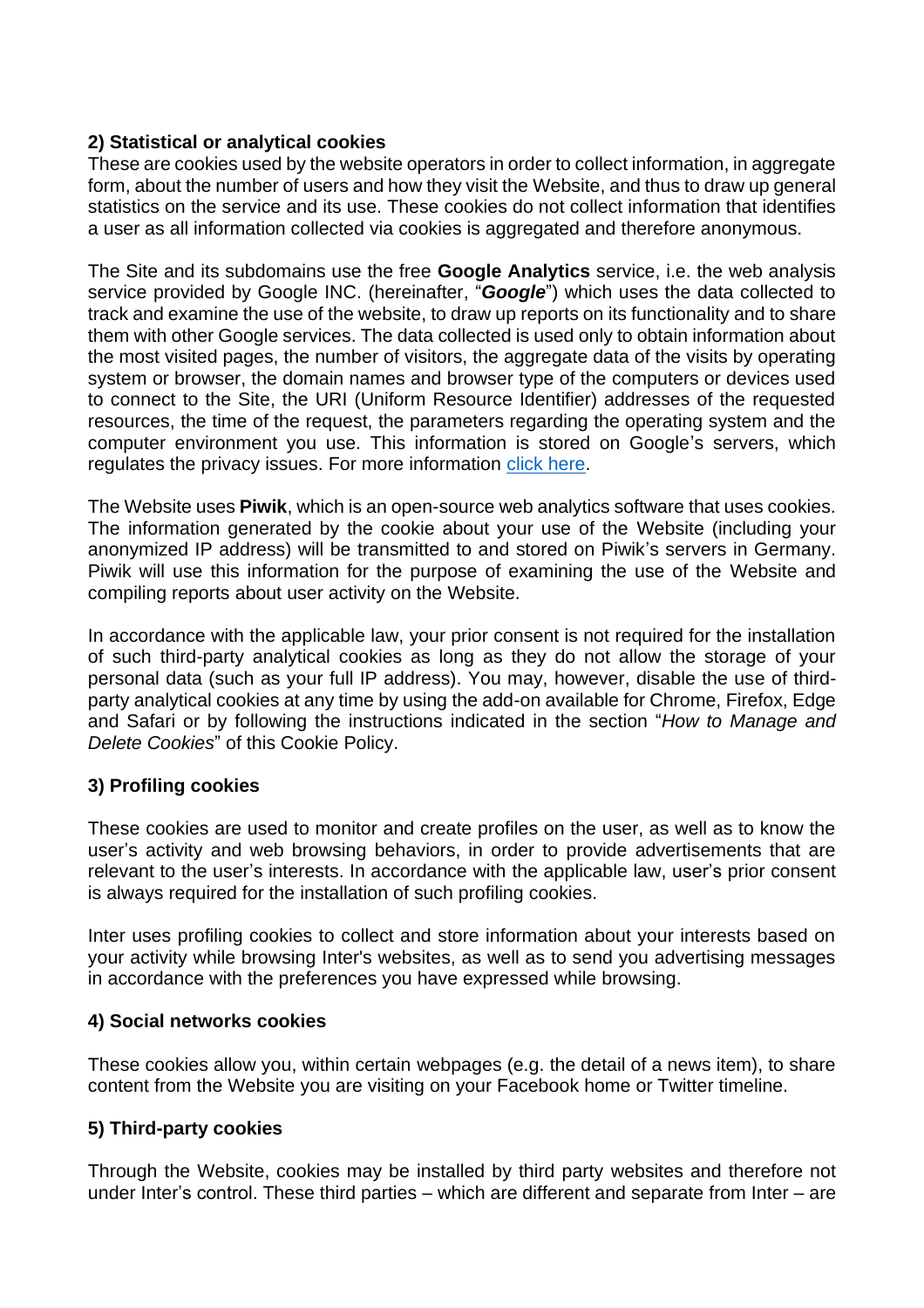solely and exclusively responsible for any infringement of the law or contractual regulations that may be committed in the distribution or use of the cookies installed by them. Inter has no control over the information provided by third-party cookies and has no access to such data. This information is fully controlled by the third-party companies as described in their respective privacy and cookie policies.

Third-party cookies on the Website and links to their respective policies are listed below:

**Facebook Social Plugin**:<https://www.facebook.com/about/privacy> **Twitter Social Plugin**:<https://twitter.com/en/privacy> **Opta Sports**:<https://www.statsperform.com/privacy-policy/> **Google Analytics and Google Tag Manager**:<http://www.google.com/intl/en/policies/privacy/> **Piwik**:<https://matomo.org/privacy/>

### **HOW TO GIVE CONSENT**

When you access the Website, you will be shown a short notice in the form of a banner informing you of the use of cookies and allowing you to choose which types of cookies you wish to consent to. Specifically, the banner groups all the cookies found on the Website into four categories (necessary, preferences, statistics and marketing) and you can select or deselect each category, except for those necessary for the proper functioning of the Site itself. However, by clicking on "Show details" in the banner, you can always consult the detailed and updated list of all the specific cookies on the Website.

We will keep track of your consent for 12 months from when you gave it through the Cookiebot technology described above. This prevents the banner from being displayed on your next visits to the Website.

# **HOW TO MANAGE AND DELETE COOKIES**

#### **a) Browser settings**

Most Internet browsers accept cookies automatically. You can change your browser settings to delete cookies or prevent their automatic acceptance. If you refuse the use of cookies, this will limit our ability to provide you with personalized information and services, or some Website features may not work properly and some services may not be available. There are many ways to manage cookies; below are links to guides on cookie settings for all the main browsers:

**Edge**: [https://support.microsoft.com/en-us/windows/microsoft-edge-browsing-data-and](https://support.microsoft.com/en-us/windows/microsoft-edge-browsing-data-and-privacy-bb8174ba-9d73-dcf2-9b4a-c582b4e640dd)[privacy-bb8174ba-9d73-dcf2-9b4a-c582b4e640dd](https://support.microsoft.com/en-us/windows/microsoft-edge-browsing-data-and-privacy-bb8174ba-9d73-dcf2-9b4a-c582b4e640dd)

**Safari**: https://support.apple.com/en-euro/guide/safari/sfri11471/mac **Chrome**: https://support.google.com/chrome/answer/95647?hl=en&hlrm=fr&hlrm=en **Firefox**:<https://support.mozilla.org/en-US/kb/enhanced-tracking-protection-firefox-desktop>

These browsers, both in desktop and mobile versions, also allow for incognito browsing sessions, in which all new cookies are immediately deleted after closing all incognito browsing windows. In addition, during an incognito session, the user's devices will not be recognized by the websites previously visited.

# **b) Operating system settings**